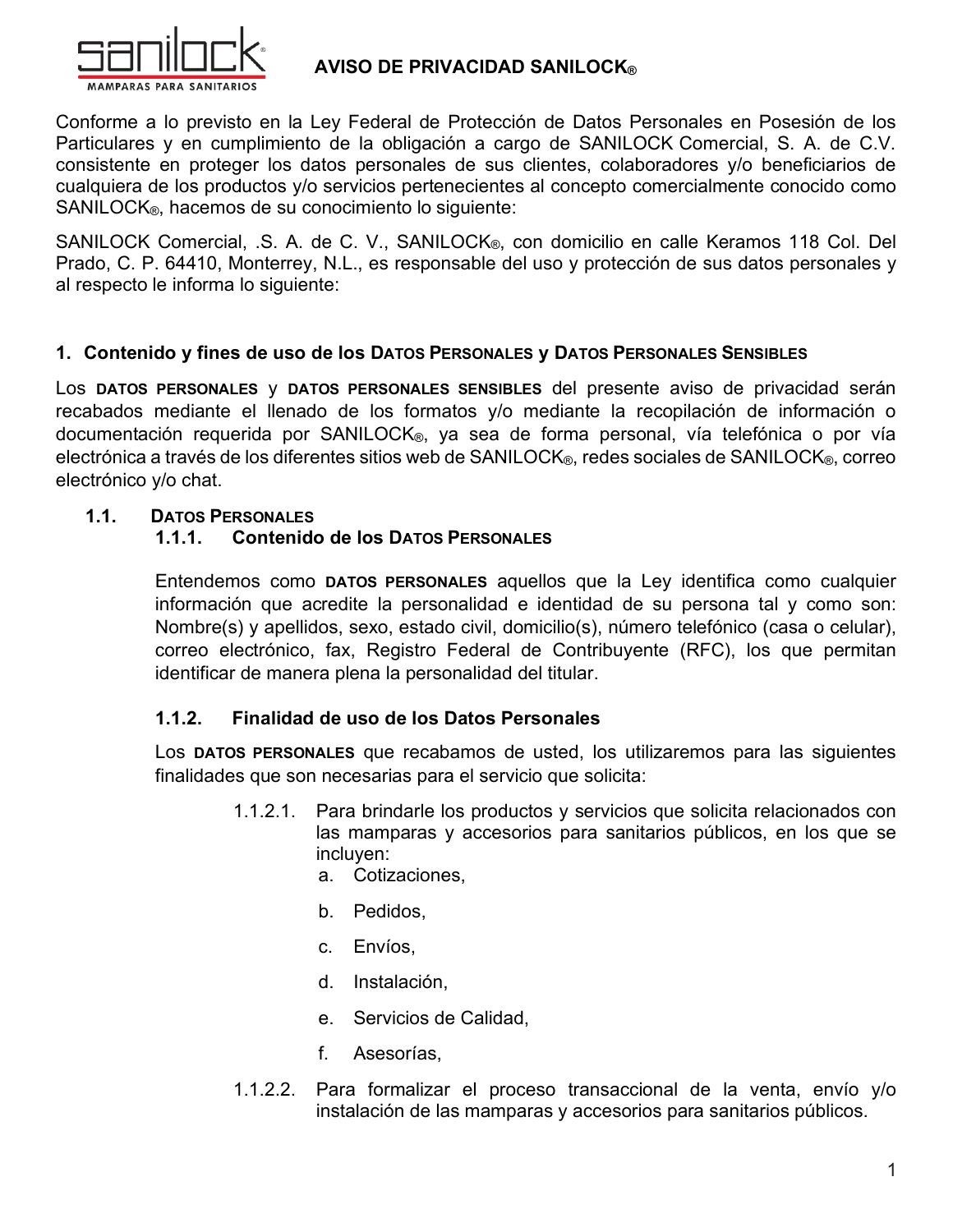- 1.1.2.3. Con el objeto de poder entregar productos, servicios y soluciones, SANILOCK<sup>®</sup> y/o sus encargados han celebrado diversos acuerdos comerciales con diversos proveedores tanto en territorio nacional como en el extranjero, para que le suministren los productos y servicios ofrecidos por SANILOCK®, en el entendido que dichos proveedores están obligados, a mantener la confidencialidad de los datos personales suministrados y a observar el Aviso de Privacidad.
- 1.1.2.4. Para proporcionarle información técnica que facilitará la integración de sus proyectos constructivos en lo que se refiere a las áreas de baño.
- $1.1.2.5.$ Notificarle sobre nuevos productos y/o servicios que tengan relación con los ya contratados.
- 1.1.2.6. Para el reclutamiento, selección y administración de personal.

De manera adicional, utilizaremos su información personal para las siguientes finalidades que no son necesarias para el servicio solicitado, pero que nos permiten y facilitan brindarle una meior atención:

- 1. Para realizar estudios sobre datos demográficos, intereses y comportamiento; estudios de mercado y de consumo a efecto de adquirir y ofrecer productos y servicios personalizados, así como publicidad y contenidos más adecuados a sus necesidades.
- 2. Para informarle acerca de otros productos y servicios,
- 3. Realizar evaluaciones periódicas de nuestros productos y servicios a efecto de mejorar la calidad de los mismos.
- 4. Evaluar la calidad del servicio que brindamos,
- 5. Para administrar nuestros sitios y servicios.

#### $1.2<sub>1</sub>$ **DATOS PERSONALES SENSIBLES**

Además de los datos personales mencionados anteriormente, para las finalidades informadas en el presente aviso de privacidad utilizaremos DATOS PERSONALES considerados como SENSIBLES, que requieren de especial protección.

Los **DATOS PERSONALES SENSIBLES** son aquellos datos personales que afectan a las esferas más íntimas de su titular, o cuya utilización indebida pueda dar origen a discriminación o conlleve un riesgo grave para éste.

#### $1.2.1.$ **Contenido de los DATOS PERSONALES SENSIBLES**

Las categorías de **DATOS PERSONALES SENSIBLES** que utilizaremos son:

- a. Información bancaria.
- b. Datos laborales del colaborador.
- c. Datos sobre características físicas del colaborador,
- d. Datos académicos.
- e. Datos familiares.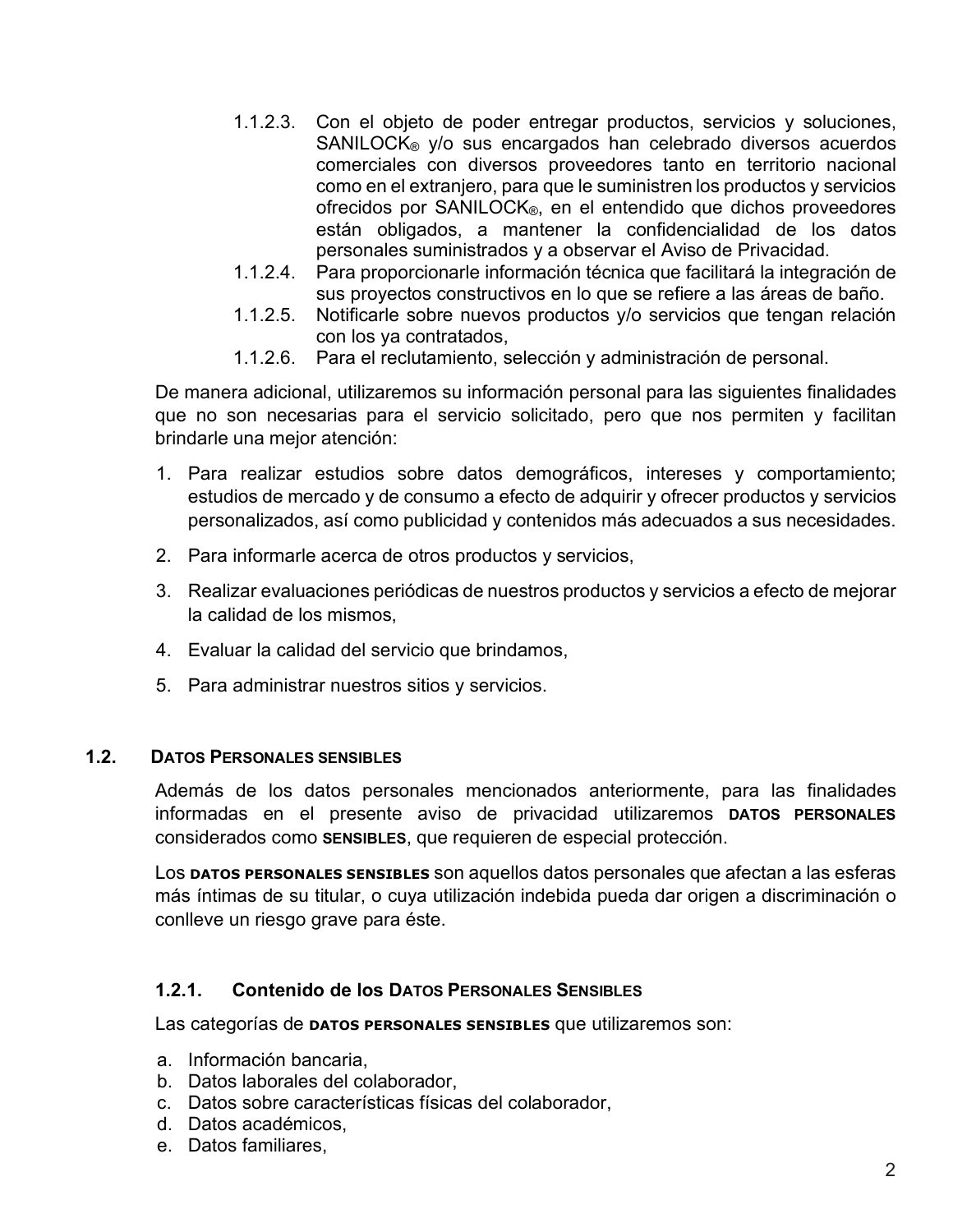- f. Datos de salud.
- g. Datos de creencias.
- h. Datos patrimoniales,
- i. Datos financieros.

#### $1.2.2.$ **Finalidad de uso de los DATOS PERSONALES SENSIBLES**

Los DATOS PERSONALES SENSIBLES serán utilizados para los siguientes fines:

- a. Investigación y obtención de créditos.
- b. Desarrollo de programas sociales para colaboradores en la empresa.

Para prevenir el acceso no autorizado a sus **DATOS PERSONALES y DATOS PERSONALES SENSIBLES** con el fin de asegurar que la información sea utilizada para los fines establecidos en este aviso de privacidad, hemos establecido diversos procedimientos con la finalidad de evitar el uso o divulgación no autorizados de sus datos, permitiéndonos tratarlos debidamente.

#### 2. Tratamiento de la información.

Para que SANILOCK® pueda llevar a cabo el tratamiento de los DATOS PERSONALES y DATOS PERSONALES SENSIBLES, nuestros clientes y/o titulares de DATOS PERSONALES y DATOS PERSONALES SENSIBLES deberán otorgarnos la aceptación tácita para dicho tratamiento. Se entenderá que el titular consiente tácitamente el tratamiento de sus datos, cuando habiéndose puesto a su disposición el aviso de privacidad, no manifieste por escrito su oposición.

SANILOCK® garantiza que los DATOS PERSONALES y DATOS PERSONALES SENSIBLES que recabe u obtenga del titular serán utilizados única y exclusivamente para los fines mencionados en el presente aviso de privacidad, que dicha información no estará al alcance ni se podrá acceder a ella por personas ajenas a los procesos mencionados, que estarán protegidos con las medidas de seguridad físicas, administrativas y técnicas suficientes para su protección y confidencialidad.

SANILOCK® se compromete a no transferir sus DATOS PERSONALES y DATOS PERSONALES SENSIBLES a ningún tercero sin el consentimiento del TITULAR, salvo las excepciones previstas en el artículo 37 de la Ley Federal de Protección de Datos Personales en Posesión de los Particulares, así como a realizar esta transferencia con apego a los términos que fija dicha Ley que a la letra dice:

"Artículo 37.- Las transferencias nacionales o internacionales de datos podrán llevarse a cabo sin el consentimiento del titular cuando se dé alguno de los siguientes supuestos: I. Cuando la transferencia esté prevista en una Ley o Tratado en los que México sea parte; II. Cuando la transferencia sea necesaria para la prevención o el diagnóstico médico, la prestación de asistencia sanitaria, tratamiento médico o la gestión de servicios sanitarios; III. Cuando la transferencia sea efectuada a sociedades controladoras, subsidiarias o afiliadas bajo el control común del responsable, o a una sociedad matriz o a cualquier sociedad del mismo grupo del responsable que opere bajo los mismos procesos y políticas internas; IV. Cuando la transferencia sea necesaria por virtud de un contrato celebrado o por celebrar en interés del titular, por el responsable y un tercero; V. Cuando la transferencia sea necesaria o legalmente exigida para la salvaguarda de un interés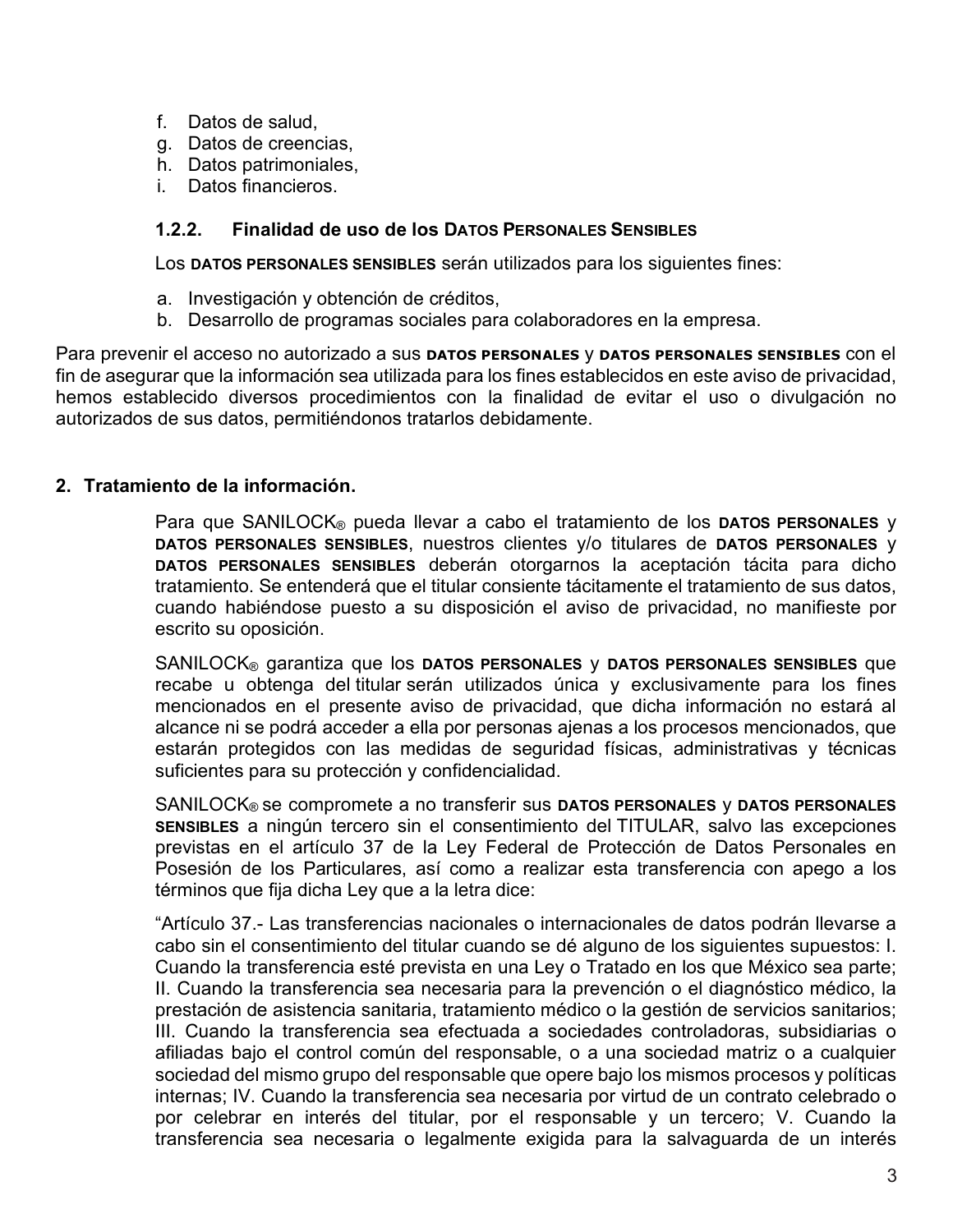público, o para la procuración o administración de justicia; VI. Cuando la transferencia sea precisa para el reconocimiento, ejercicio o defensa de un derecho en un proceso judicial, y VII. Cuando la transferencia sea precisa para el mantenimiento o cumplimiento de una relación jurídica entre el responsable y el titular."

Así como a realizar esta transferencia con apego a los términos que fija dicha Ley

### 3. Derecho a limitar el uso y divulgación de sus datos personales y datos personales sensibles

Con el fin de garantizar la protección de sus datos personales y limitar el uso o divulgación no autorizada de los mismos, SANILOCK® continuamente realiza y realizara las siguientes acciones:

#### $3.1.$ ACCIONES PARA PROTEGER SUS DATOS PERSONALES Y DATOS PERSONALES SENSIBLES.

### 3.1.1. Confidencialidad de la información.

SANILOCK<sup>®</sup> quardará confidencialidad respecto de tus datos personales recabados, misma que subsistirá aun después de finalizar sus relaciones comerciales o de otra naturaleza con el cliente o titular de dichos datos personales.

### 3.1.2. Notificación de confidencialidad.

En caso que, por algún motivo, SANILOCK® se vea en la necesidad de proporcionar tus Datos Personales a terceros (En los términos previstos en la Ley o en el presente Aviso de Privacidad), notificará a dichos terceros la obligación de cumplir con las disposiciones de la Ley y la confidencialidad de tus Datos Personales.

#### 3.1.3. Administración de bases de datos.

Los Datos personales son administrados y resguardados mediante el uso de bases de datos, las cuales son administradas únicamente por las personas designadas por SANILOCK® para tal efecto, sin que se permita su uso, consulta, manejo o acceso a personas no autorizadas.

# 3.1.4. Sistemas de cómputo e informáticos

Nuestras bases de datos están protegidas por firewalls y sistemas de cómputo y/o informáticos enfocados a prevenir y evitar el que personas ajenas a SANILOCK® o no autorizadas puedan acceder a tus datos personales.

#### $3.2.$ SOLICITUDES PARA LIMITAR EL USO O DIVULGACIÓN

Si el titular desea limitar el uso o divulgación de sus **DATOS PERSONALES Y DATOS PERSONALES** SENSIBLES podrá ejercer de manera gratuita y en cualquier momento dichos derechos estipulados en la Lev Federal de Protección de Datos Personales en Posesión de los Particulares vigente, para lo cual podrá solicitar un formato para la delimitación de uso y divulgación, por los siguientes medios:

3.2.1. Personalmente en las oficinas de SANILOCK Comercial, .S. A. de C. V., SANILOCK®, con domicilio en calle Keramos 118 Col. Del Prado, C. P. 64410, Monterrey, N.L.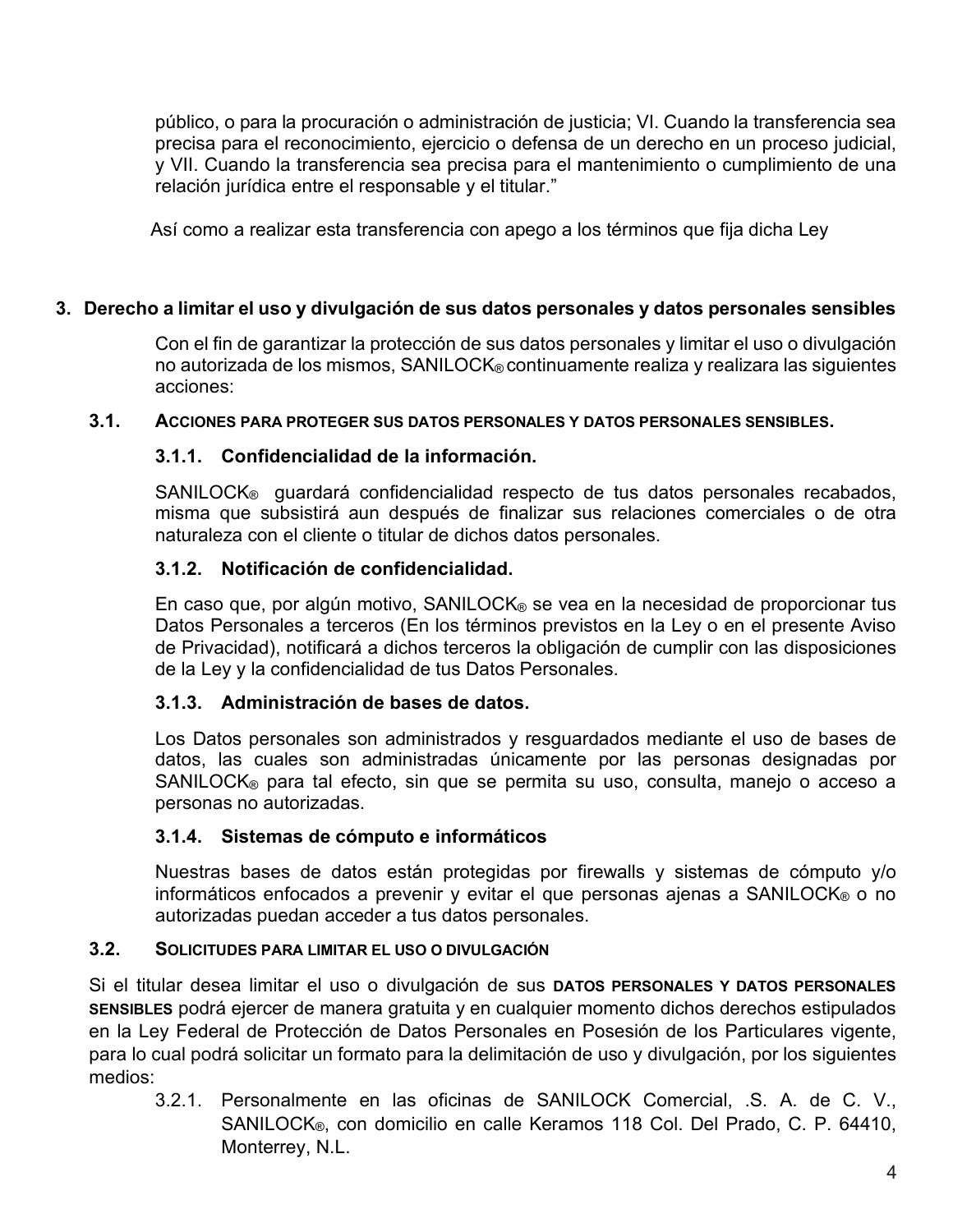#### 3.2.2. Por correo electrónico a través de: aviso.privacidad@sanilock.com

El formato deberá ir acompañado de una copia simple de un documento oficial que acredite la identidad del titular e incluir una descripción clara y precisa de los DATOS PERSONALES Y DATOS PERSONALES SENSIBLES respecto de los cuales ejercitará cualquiera de los derechos que le confiere la Ley, así mismo deberá proporcionar un correo electrónico, número telefónico y dirección para oír y recibir notificaciones a fin de comunicarle la respuesta a su petición y cualquier otra información que facilite la búsqueda y localización de sus datos para los fines requeridos.

#### $3.3.$ DERECHO A LA REVOCACIÓN DEL CONSENTIMIENTO PARA EL USO DE SUS DATOS PERSONALES.

El titular puede revocar el consentimiento que, en su caso, nos haya otorgado para el tratamiento de sus datos personales. Sin embargo, es importante que tenga en cuenta que no en todos los casos podremos atender su solicitud o concluir el uso de forma inmediata, ya que es posible que por alguna obligación legal requiramos seguir tratando sus DATOS PERSONALES Y DATOS PERSONALES SENSIBLES. Asimismo, usted deberá considerar que para ciertos fines, la revocación de su consentimiento implicará que no le podamos seguir prestando el servicio que nos solicitó, o la conclusión de su relación con nosotros.

Para el ejercicio de dichos derechos el titular podrá llenar el formato correspondiente que será proporcionado por SANILOCK®, por los medios descritos en el apartado 3.2.

#### $3.4.$ DERECHO AL ACCESO, RECTIFICACIÓN, CANCELACIÓN Y OPOSICIÓN DE SUS DATOS PERSONALES **Y DATOS PERSONALES SENSIBLES**

Si el titular desea acceder, rectificar, cancelar u oponerse al uso de sus Datos Personales y/o Datos Personales Sensibles podrá ejercer de manera gratuita y en cualquier momento su derecho de acceso, rectificación, cancelación u oposición de sus Datos Personales y/o Datos Personales Sensibles (Derechos ARCO estipulados en la Ley Federal de Protección de Datos Personales en Posesión de los Particulares vigente), por los medios descritos en el apartado 3.2.

# 4. Resolución y comunicación

SANILOCK® comunicará al titular de los Datos Personales y/o Datos Personales Sensibles la determinación adoptada, en un plazo no mayor a 20 días hábiles contados desde la fecha en que se recibió la solicitud. Este plazo podrá ser ampliado por SANILOCK® en una sola ocasión por un periodo igual, siempre y cuando así lo justifiquen las circunstancias del caso.

Con base en lo anterior, y de acuerdo con lo establecido en la Ley, SANILOCK® informará al titular de los Datos Personales el sentido y motivación de la resolución, por el mismo medio por el que se llevó a cabo la solicitud, y acompañará dicha resolución de las pruebas pertinentes en su caso. Cuando la solicitud sea procedente, se hará efectiva por SANILOCK® dentro de los 15 días hábiles siguientes a la comunicación de la resolución adoptada.

#### 5. El uso de las tecnologías de rastreo en nuestro portal de internet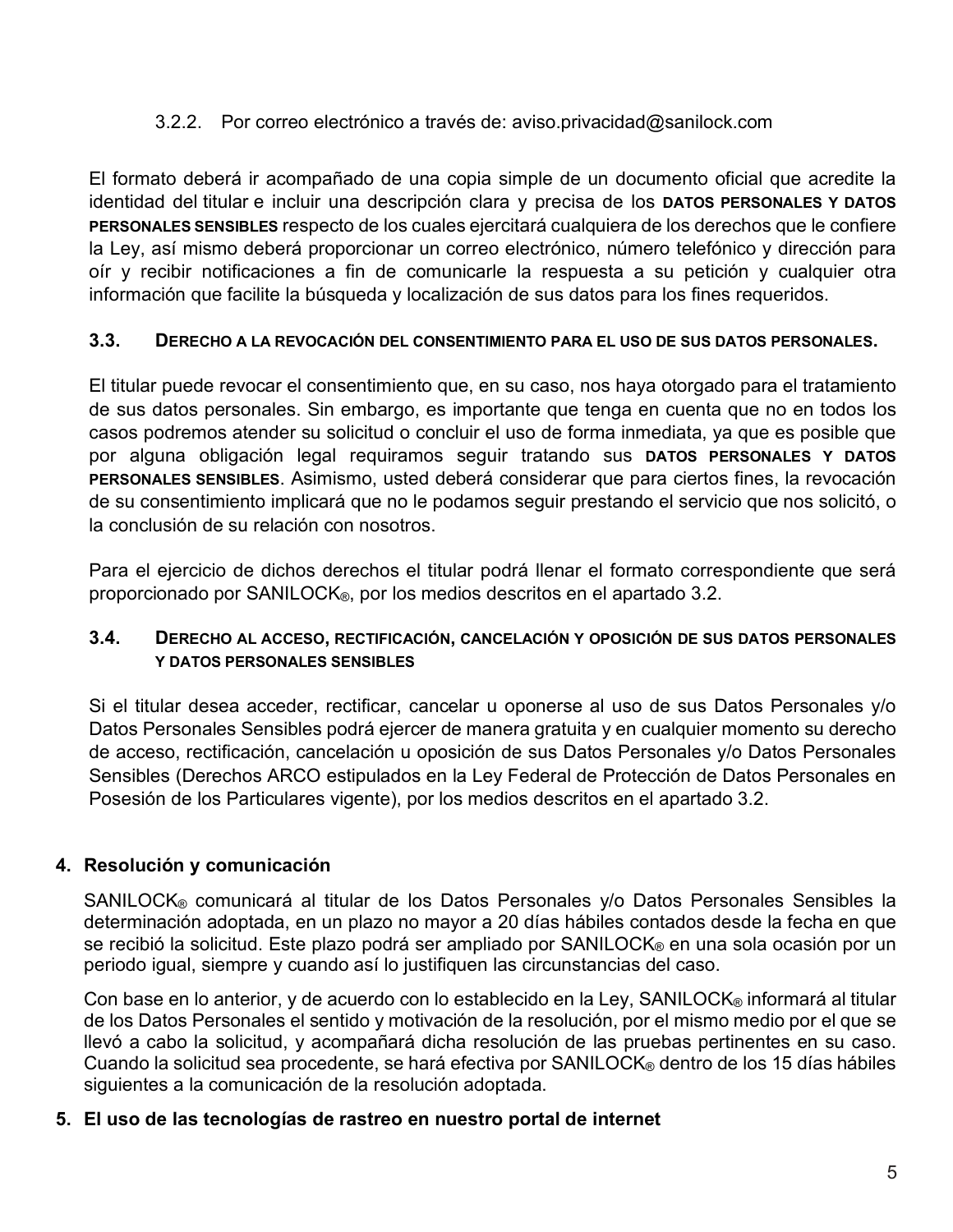Le informamos que en nuestra página de Internet utilizamos cookies, web beacons y otras tecnologías a través de las cuales es posible monitorear su comportamiento como usuario de Internet, brindarle un mejor servicio y experiencia de usuario al navegar en nuestra página, así como ofrecerle nuevos productos y servicios basados en sus preferencias.

Los datos personales que obtenemos de estas tecnologías de rastreo son los siguientes: horario de navegación, tiempo de navegación en nuestra página de Internet, secciones consultadas, y páginas de Internet accedidas previo a la nuestra.

Así mismo, le informamos que sus Datos Personales que se obtienen a través de estas tecnologías no serán compartidos con personas, Empresas, organizaciones o autoridades distintas a nosotros.

Estas tecnologías podrán deshabilitarse siguiendo las instrucciones establecidas en el procedimiento de eliminación de cookies y web beacons publicadas en la página www.sanilock.com

### 6. Cambios al aviso de privacidad

SANILOCK® se reserva el derecho de efectuar en cualquier momento modificaciones o actualizaciones al presente aviso de privacidad, en cumplimiento de novedades legislativas o jurisprudenciales, políticas internas, nuevos requerimientos para la prestación u ofrecimiento de nuestros servicios o productos y prácticas del mercado; de ser así, SANILOCK® lo dará a conocer a través de su página de Internet en www.sanilock.com

El presente Aviso de Privacidad fue actualizado por última ocasión el 20 de marzo del 2018.

# ELIMINACIÓN Y CANCELACIÓN DE USO DE COOKIES

A continuación se muestra la forma de como eliminar y cancelar el registro de cookies para los navegadores de Internet Explorer 9.0, Mozilla Firefox 5.0, Google Chrome 23 y Safari 6.0

#### **INTERNET EXPLORER 9.0**

#### Eliminar los cookies actualmente almacenados.

1. Inicie el programa Internet Explorer.

2. Seleccionar en la barra de menú la opción de **Herramientas** y posteriormente la opción de Opciones de Internet.

3. En el apartado de Historial de Navegación se deberá presionar el botón de Eliminar.

4. Se abrirá una ventana con varias opciones para eliminar, aquí solo se deberá seleccionar (recuadro seleccionado) la opción de Cookies.

5. Se presionará el botón de Eliminar, se cerrará automáticamente la ventana.

6. Finalmente se debe presionar el botón de OK para finalizar con la operación. Toda la información de cookies almacenada se habrá eliminado.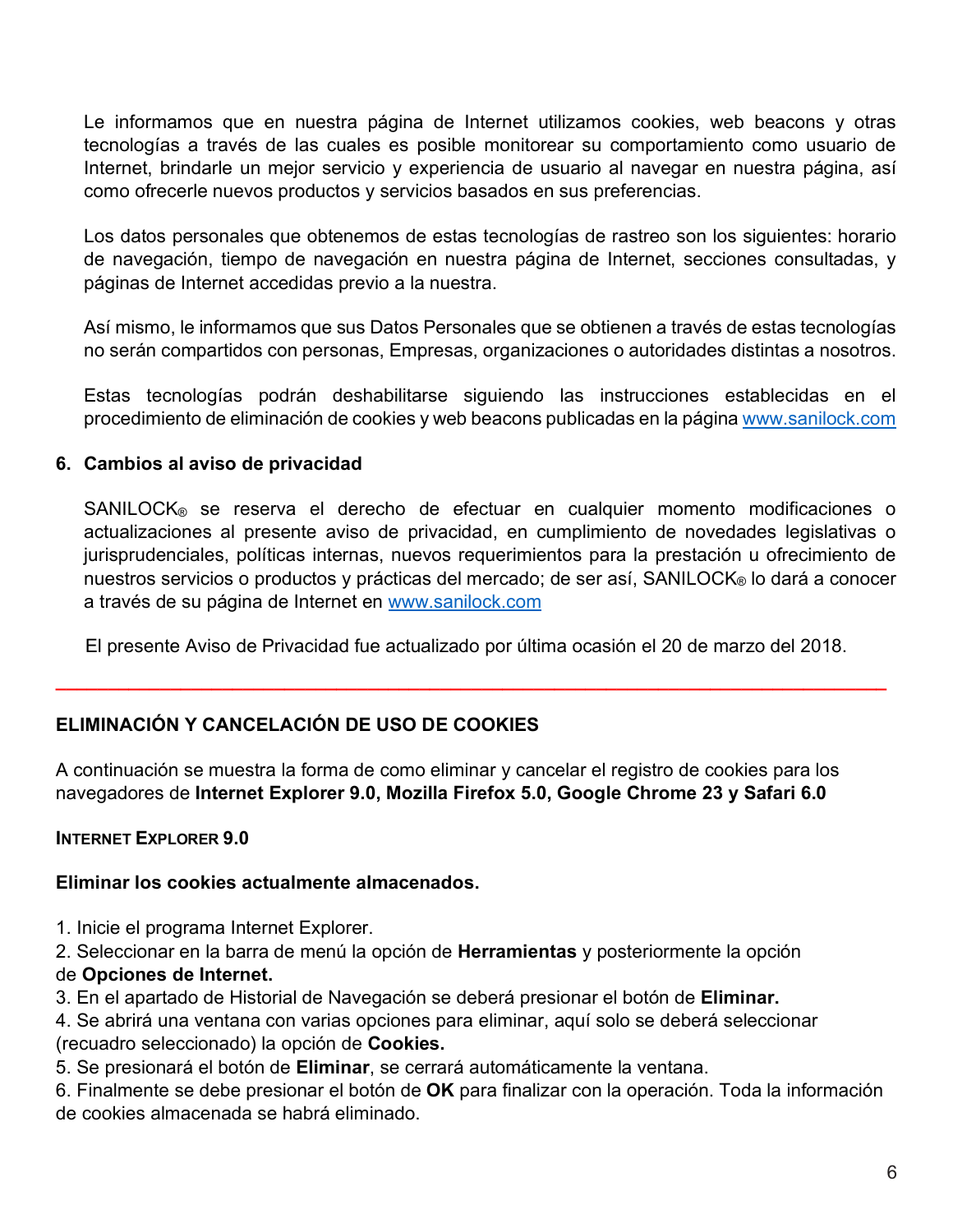# Cancelar el uso futuro de cookies.

- 1. Inicie el programa Internet Explorer.
- 2. Seleccionar en la barra de menú la opción de **Herramientas** y posteriormente la opción de Opciones de Internet.
- 3. Se abrirá una ventana y se deberá seleccionar la pestaña de Privacidad.
- 4. En la sección de Configuración se deberá presionar el botón de Avanzado.
- 5. En el apartado de Cookies se deberá presionar el recuadro Sobrescribir el manejo automático de cookies.
- 6. Se deberá seleccionar la opción de **Bloquear** tanto para **Cookies primarios** y **Cookies** Terceros.
- 7. Se deberá presionar el botón de OK para guardar la nueva configuración.
- 8. Finalmente se debe presionar el botón de OK para finalizar con la operación. A partir de este momento y en el futuro ya no se almacenará información dentro de los cookies.

# **MOZILLA FIREFOX 5.0**

### Eliminar los cookies actualmente almacenados.

- Inicie el programa Mozilla Firefox.  $1<sup>1</sup>$
- $2<sub>1</sub>$ Presionar el botón de Firefox en la esquina superior izquierda.
- Seleccionar Opciones y posteriormente Opciones.  $3<sub>1</sub>$
- $4<sup>1</sup>$ Aparecerá una ventana con varias opciones en la parte de arriba, se deberá seleccionar la opción de Privacidad.
- $5<sub>1</sub>$ En el apartado de Historia se deberá presionar el texto remover cookies individuales.
- Aparecerá una ventana en donde se podrá seleccionar el sitio al cual se le desean eliminar los 6. cookies, al seleccionar el sitio se deberá presionar el botón de Eliminar Cookie. También se podrá seleccionar el botón de Eliminar Todos los Cookies, con se eliminarán todos los cookies de todas los sitios.
- $7<sup>1</sup>$ Finalmente se deberá seleccionar el botón de OK para terminar la operación. La información de cookies almacenada se habrá eliminado.

# Cancelar el uso futuro de cookies.

- $1<sub>1</sub>$ Inicie el programa Mozilla Firefox.
- $2<sub>1</sub>$ Presionar el botón de Firefox en la esquina superior izquierda.
- 3. Seleccionar Opciones y posteriormente Opciones.
- Aparecerá una ventana con varias opciones en la parte de arriba, se deberá seleccionar la opción 4. de Privacidad.
- $5<sub>1</sub>$ En el apartado de Historial en el botón seguido del texto Firefox hará: se deberá seleccionar Utilizar configuración para el historial.
- Se deberán de-seleccionar los recuadros Aceptar cookies de los sitios. 6.
- $7<sub>1</sub>$ Finalmente se deberá seleccionar el botón de OK para terminar la operación. A partir de este momento y en el futuro ya no se almacenará información dentro de los cookies. Esta información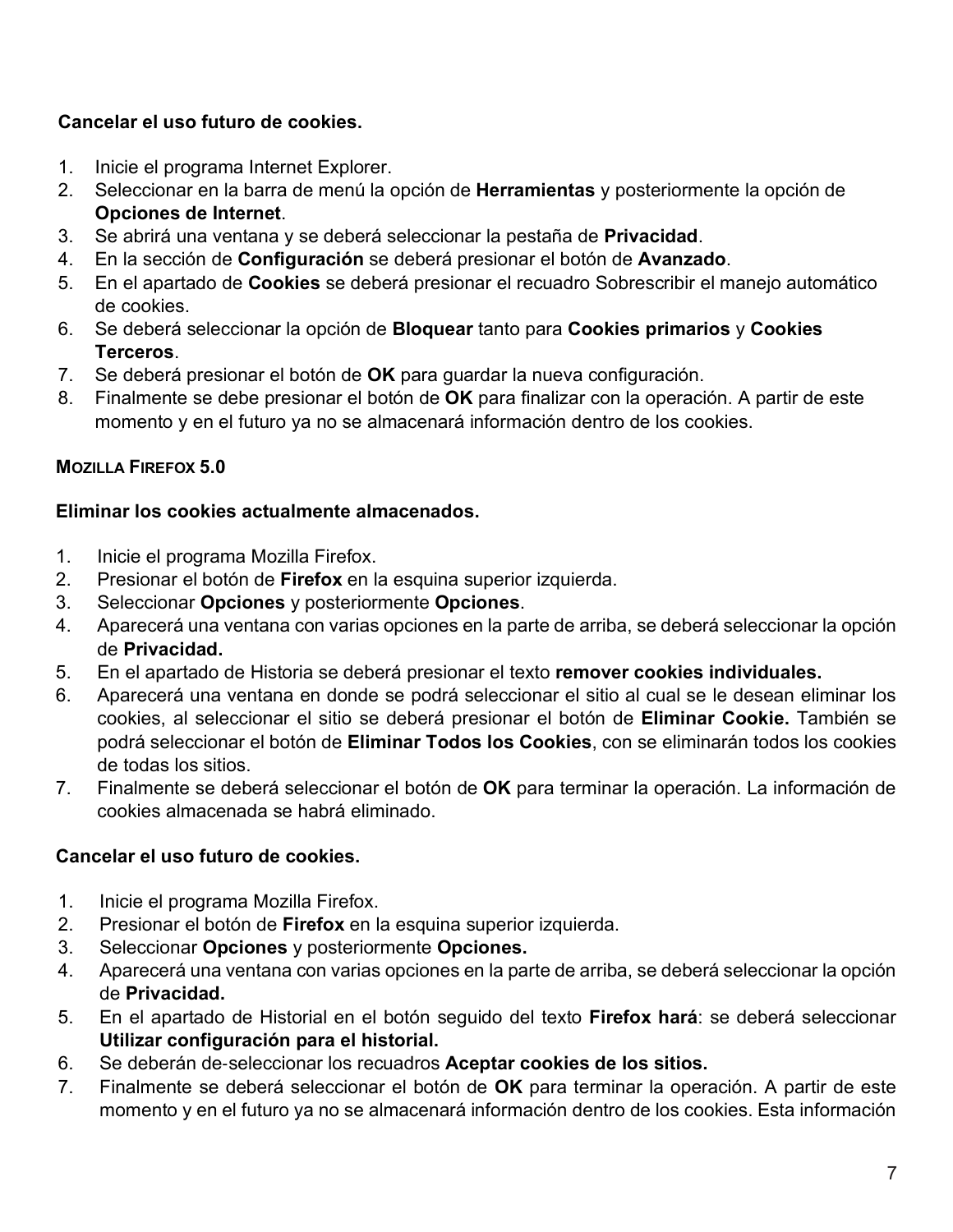tiene solo fines para ayudar al usuario a eliminar el uso de cookies. La información podrá variar basado en las diferentes versiones de los navegadores.

# **GOOGLE CHROME 23**

### Eliminar los cookies actualmente almacenados.

- $1<sup>1</sup>$ Inicie el programa Google Chrome.
- $2<sup>1</sup>$ Localice dentro de la barra del Navegador el ícono de tareas en la esquina superior derecha (con tres líneas horizontales) y al darle Clic se despliega un menú emergente, dentro del cual se selecciona Configuración.
- Busque la opción Mostrar opciones avanzadas, moviendo la barra de desplazamiento hacia 3. abaio.
- 4. De clic en Mostrar opciones avanzadas y se desplegaran otras opciones en el menú.
- En el menú de Privacidad, de clic en Borrar datos de navegación. 5.
- Posteriormente se desplegará un sub menú, en la parte de Eliminar elementos almacenados 6. desde: escoja desde cuando quiere eliminarlos, si quiere eliminarlo todo escoja desde el inicio de los tiempos.
- $7<sup>1</sup>$ De clic en Borrar datos de navegación. Asegurándose de que este seleccionada la opción de Eliminar cookies y otros datos de sitios y de complementos 8. Salga del sitio dando clic en la x de la pestaña y regresará a la página donde estaba trabajando. La información de cookies almacenada se habrá eliminado.

# Cancelar el uso futuro de cookies.

- $1<sub>1</sub>$ Inicie el programa Google Chrome.
- $2.$ Localice dentro de la barra del Navegador el ícono de tareas en la esquina superior derecha (con tres líneas horizontales) y al darle Clic se despliega un menú emergente, dentro del cual se selecciona Configuración.
- 3. Busque la opción Mostrar opciones avanzadas, moviendo la barra de desplazamiento hacia abajo.
- $\overline{4}$ De clic en Mostrar opciones avanzadas y se desplegaran otras opciones en el menú.
- En el menú de Privacidad, de clic en Configuración de contenido...  $5<sub>1</sub>$
- 6. Seleccionar las opciones No permitir que se guarden datos de los sitios y Bloquear los datos de sitios y las cookies de terceros.
- $7<sub>1</sub>$ Finalmente se deberá seleccionar el botón de OK para terminar la operación. A partir de este momento y en el futuro ya no se almacenará información dentro de los cookies.

# SAFARI 6.0

# Eliminar los cookies actualmente almacenados.

- $1_{-}$ Inicie el programa Safari.
- $2<sup>1</sup>$ Seleccione el menú de Safari que se encuentra en la esquina superior izquierda del navegador, este despliega un menú emergente, del cual se selecciona el ítem **Preferencias.**